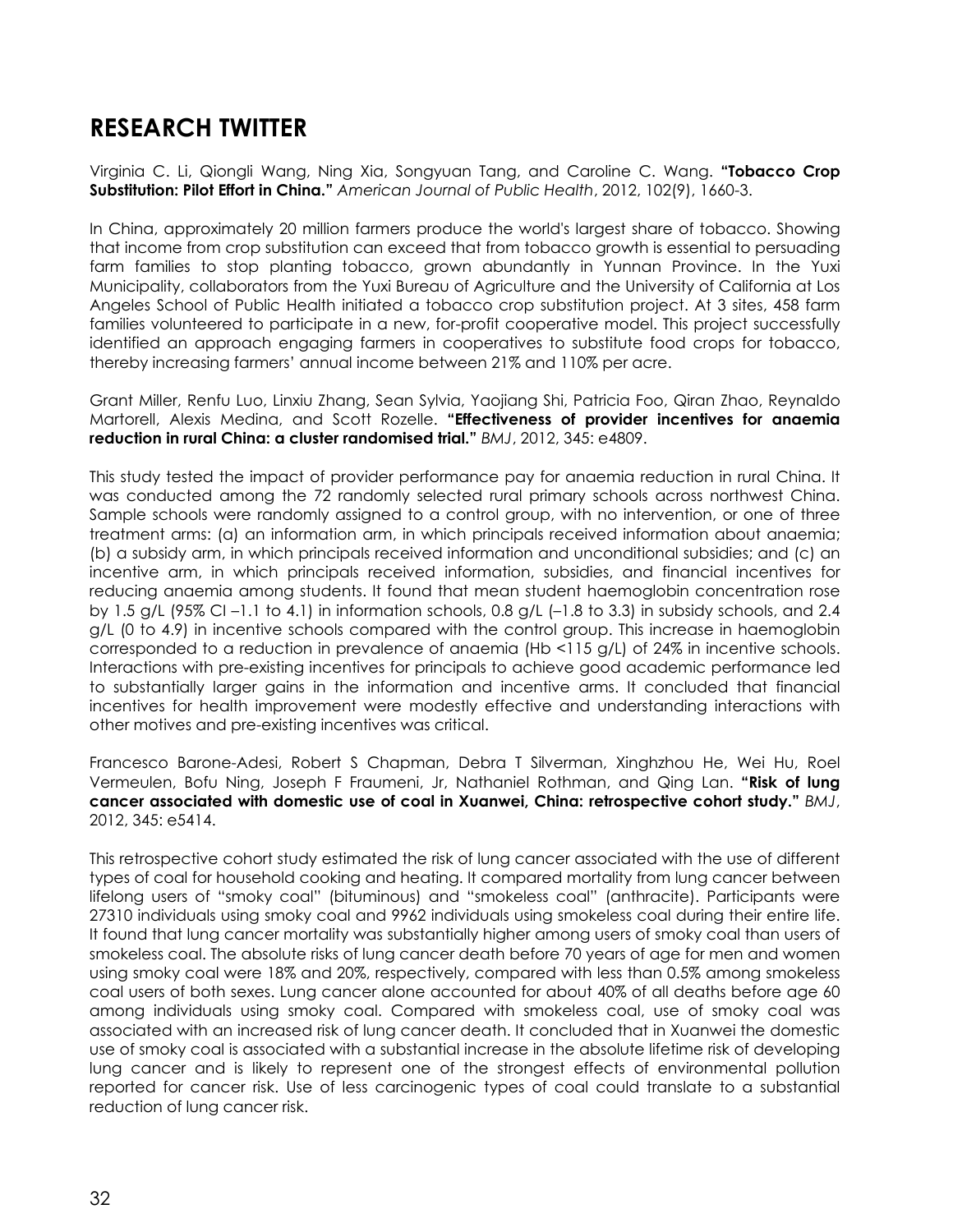Ye Li, Qunhong Wu, Ling Xu, David Legge, Yanhua Hao, Lijun Gao, Ning Ning, and Gang Wan. **"Factors affecting catastrophic health expenditure and impoverishment from medical expenses in China: policy implications of universal health insurance."** *Bulletin of the World Health Organization*, 2012, 90: 664-71.

This study was to assess the degree to which the Chinese people are protected from catastrophic household expenditure and impoverishment from medical expenses and to explore the health system and structural factors influencing the first of these outcomes. Data were derived from the Fourth National Health Service Survey. An analysis of catastrophic health expenditure and impoverishment from medical expenses was undertaken with a sample of 55,556 households of different characteristics and located in rural and urban settings in different parts of the country. It found that the rate of catastrophic health expenditure was 13.0%; that of impoverishment was 7.5%. Rates of catastrophic health expenditure were higher among households having members who were hospitalized, elderly, or chronically ill, as well as in households in rural or poorer reaions. A combination of adverse factors increased the risk of catastrophic health expenditure. Families enrolled in the urban employee or resident insurance schemes had lower rates of catastrophic health expenditure than those enrolled in the new rural corporative scheme. It concluded that policy-makers should focus on designing improved insurance plans by expanding the benefit package, redesigning cost sharing arrangements and provider payment methods and developing more effective expenditure control strategies.

Ma Runmei, Lao Terence T, Sun Yonghu, Xiao Hong, Tian Yuqin, Li Bailuan, Yang Minghui, Yang Weihong, Liang Kun, Liang Guohua, Li Hongyu, Geng Li, Ni Renmin, Qi Wenjin, Chen Zhuo, Du Mingyu, Zhu Bei, Xu Jing, Tao Yanping, Zhang Lan, Song Xianyan, Qu Zaiqing, Sun Qian, Yi Xiaoyun, Yu Jihui, and Zhang Dandan. **"Practice audits to reduce caesareans in a tertiary referral hospital in south-western China."** *Bulletin of the World Health Organization*, 2012, 90: 488-94.

This study was to assess the effectiveness of a three-stage intervention to reduce caesarean deliveries in a Chinese tertiary hospital. A retrospective study was conducted to assess whether educating staff, educating patients and auditing surgeon practices (introduced in 2005) had reduced caesarean delivery rates. It found that the caesarean delivery rate ranged from 53.5% to 56.1% in 2001–2004 and from 43.9% to 36.1% in 2005–2011. When 2001–2004 and 2005–2011 were treated as "before" and "after" periods to evaluate the intervention's impact on the mean caesarean section rate, a significant reduction was noted: from 54.8% to 40.3%. The overall drop in the caesarean section rate was significant and inversely correlated with the years. Although complicated pregnancies increased after 2004, the primary caesarean section rate decreased annually by 20% on average in 2005–2011, after practice audits were implemented. Multiple logistic regression showed a positive association between the caesarean delivery rate and the rate of admission to the NICU. It concluded that patient and staff education and practice audits reduced the Caesarean section rate in a tertiary referral hospital without an increase in admissions to the NICU.

Liutang Gong, Hongyi Li, and Dihai Wang. **"Health investment, physical capital accumulation, and economic growth."** *China Economic Review*, 2012, 23(4), 1104-19.

This paper analyzes the effect of health investment, and hence of health capital, on physical capital accumulation and long-run economic growth in an extended Ramsey model with an Arrow–Romer production function and a Grossman (1972) utility function. This paper concludes that economic growth is related to both the health growth rate and the health level. While growth in health capital always facilitates economic growth, the gross effect of health level on the rate of economic growth depends on how it affects physical capital accumulation. If the negative effect of health on economic growth through its influence on physical capital accumulation is not taken into consideration, then health level has a positive effect on the rate of economic growth by improving the efficiency of labor production. However, since health investment may crowd out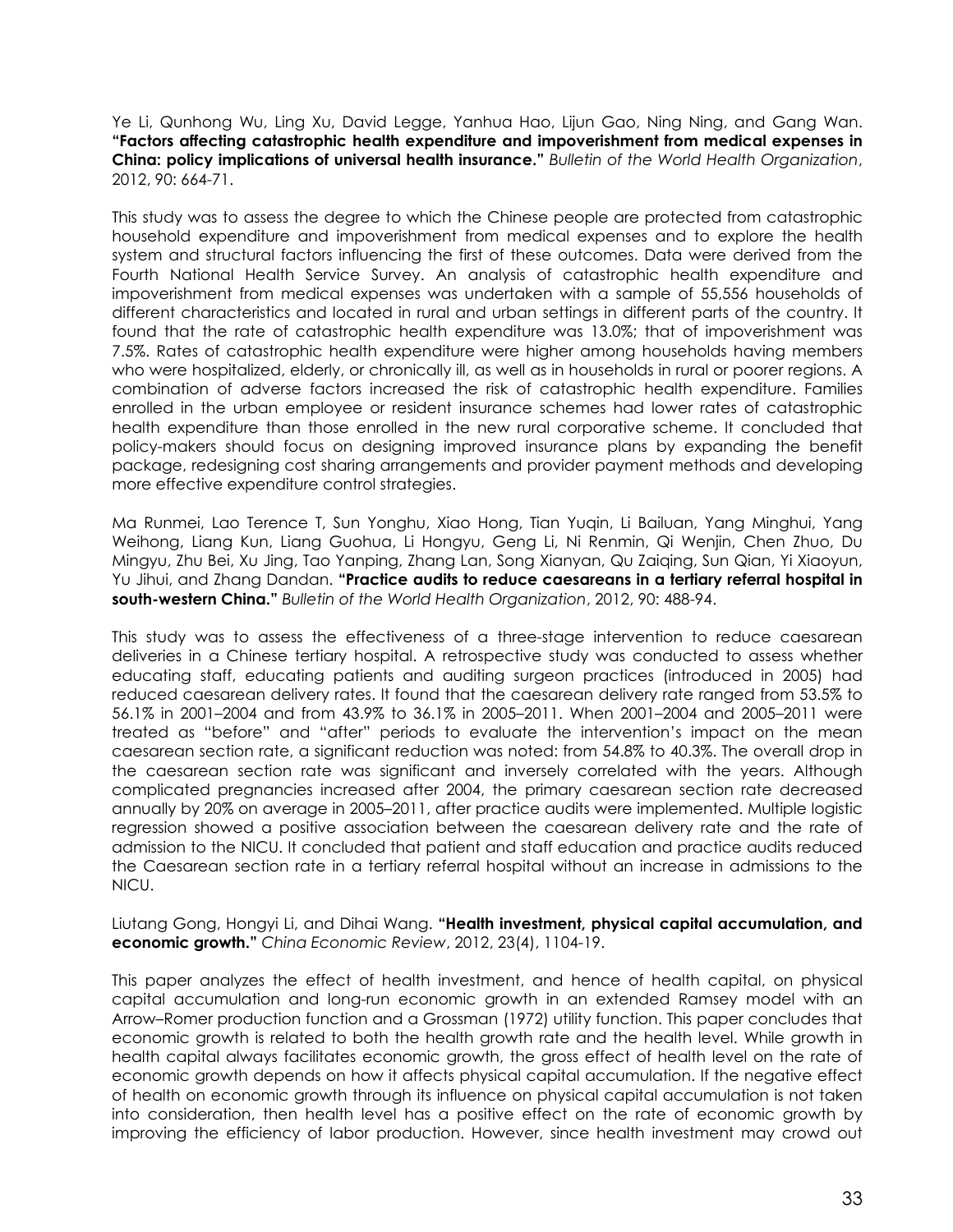physical capital investment and thus influence physical capital accumulation, excessive investment in health may have a negative effect on economic growth. Empirical tests of these theoretical hypotheses using panel data from individual provinces of China produce results that are consistent with the theoretical conclusions.

Rui Wang, Mei-Jing Wu, Xiu-Qiang Ma, Yan-Fang Zhao, Xiao-Yan Yan, Qing-bin Gao, and Jia He. **"Body mass index and health-related quality of life in adults: a population based study in five cities of China."** *European Journal of Public Health*, 2012, 22(4): 497-502.

This paper investigates the relationship between obesity and health-related quality of life (HRQL) in a randomly selected Chinese sample. A total of 3600 residents aged 18–80 years were sampled in five cities of China using a randomized stratified multiple-stage sampling method to receive the interview. Among the 3207 participants (mean age 42 years) suitable for analysis, body mass index (BMI) differed by age and gender. In women, meaningful impairments were seen between obese and normal weight participants in four physical health scales but only in one of the four mental health scales; in men, impairments by obesity were not found in all of the eight scales, and better HRQL in two mental health scales were observed in obese participants; after adjusting related variables, several physical but not mental health scales were found impaired by obesity. It concludes that obesity impaired physical but not mental health, and the impairments varied between genders. Public health agencies and government should emphasize the impairments of obesity on physical health.

Ling Yang, Maigeng Zhou, Paul Sherliker, Yue Cai, Richard Peto, Lijun Wang, Iona Millwood, Margaret Smith, Yuehua Hu, Gonghuan Yang, and Zhengming Chen. **"Alcohol drinking and overall and cause-specific mortality in China: nationally representative prospective study of 220 000 men with 15 years of follow-up."** *International Journal of Epidemiology*, 2012, 41(4): 1101-13.

This nationally representative prospective cohort study included 220,000 men aged 40–79 years from 45 areas in China in 1990–91, and >40,000 deaths occurred during 15 years of follow-up. It found that overall, 33% of the participants reported drinking alcohol regularly at baseline, consuming mainly distilled spirits, with an estimated mean amount consumed of 372 g/week (46.5 units per week). After excluding all men with prior disease at baseline and the first 3 years of followup, there was a 5% excess risk of overall mortality among regular drinkers. Compared with nondrinkers, the adjusted hazard ratios among men who drank <140, 140–279, 280–419, 420–699 and ≥700 g/week were 0.97, 1.00, 1.02, 1.12 and 1.27, respectively. The strength of the relationship appeared to be greater in smokers than in non-smokers. There was a strong positive association of alcohol drinking with mortality from stroke, oesophageal cancer, liver cirrhosis or accidental causes, a weak J-shaped association with mortality from ischaemic heart disease, stomach cancer and lung cancer and no apparent relationship with respiratory disease mortality. It concluded that among Chinese men aged 40–79 years, regular alcohol drinking was associated with a small but definite excess risk of overall mortality, especially among smokers.

Steef Baeten , Tom Van Ourti and Eddy van Doorslaer. **"Rising Inequalities in Income and Health in China: Who is Left Behind?"** Tinbergen Institute Discussion Paper 12-091/V.

During the last decades, China has experienced double-digit economic growth rates and rising inequality. This paper implements a new decomposition on the China Health and Nutrition Panel Survey (1991-2006) to examine the extent to which changes in level and distribution of incomes and in income mobility are related to health disparities between rich and poor. It finds that health disparities in China relate to rising income inequality and in particular to the adverse health and income experience of older (wo)men, but not to the growth rate of average incomes over the last decades. These findings suggest that replacement incomes and pensions at older ages may be one of the most important policy levers in combating health disparities between rich and poor Chinese.